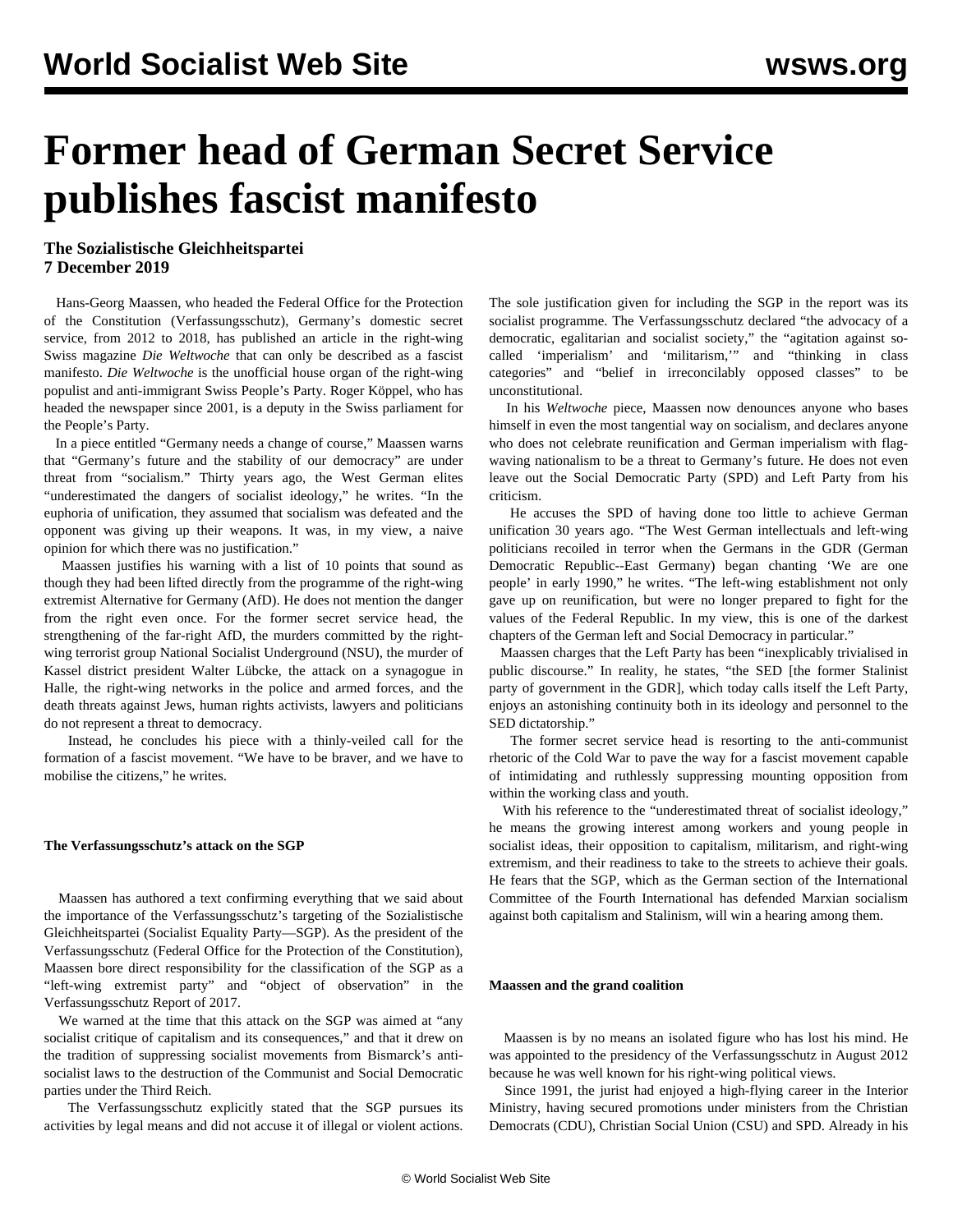doctoral thesis in 1997, titled "The legal position of asylum seekers in international law," Maassen argued in favour of an extremely restrictive refugee policy. Under SPD Interior Minister Otto Schily, he ensured that Murat Kurnaz, who was originally from Bremen, could not return to Germany, forcing him to remain confined without charge in the US Guantanamo Bay prison camp.

 He was ultimately appointed president of the Verfassungsschutz to cover up that body's close ties to violent neo-Nazi networks. Shortly prior to Maassen's appointment, news broke of the 10 racist murders and numerous bomb attacks and bank robberies carried out by the right-wing terrorist National Socialist Underground (NSU) between 2000 and 2007, under the nose of the Verfassungsschutz. At least 12 informants for the spy agency had close ties to the NSU's supporters, but all claimed they had noticed nothing.

 Maassen assumed the task of defending and retaining this wide-ranging network of spies, which he managed to do. Stephan E., who shot Kassel district president Walter Lübcke on June 2 of this year, was part of the same far-right network as the NSU, and was, like the NSU, in close contact with Verfassungsschutz informants.

 Maassen's sympathies for the AfD and his ties to the party were well known prior to the grand coalition's reluctant decision last year to send him into early retirement. The role that he and the Verfassungsschutz played and are continuing to play in the rise of the AfD underscores that the growth of this far-right party is the result of a conspiracy within the ruling elite. "It cannot be comprehended without analysing the role of the government, the state apparatus, the political parties, the media and the ideologues at the universities," wrote SGP deputy leader Christoph Vandreier in his book *Why Are They Back?*

 Maassen repeatedly met for secret talks with leading members of the AfD while he was Verfassungsschutz president. But this did not hinder his career. When he defended a right-wing extremist rampage in Chemnitz in the autumn of 2018, Interior Minister Horst Seehofer (CSU) and the SPD leader at the time, Andrea Nahles, wanted to promote him to a higher position within the Interior Ministry. Only after denouncing his own government at a meeting of European intelligence agencies in Warsaw was he sent into early retirement.

 However, this did not change the role of the Verfassungsschutz one bit. The close connections between far-right forces and the security agencies continue to be covered up under Maassen's successor, the CDU's Thomas Haldenwang. The latest edition of the Verfassungsschutz Report mentions the SGP once again as a left-wing extremist party, while the AfD and its far-right periphery, including Pegida, Björn Höcke's "faction" within the AfD, and the magazines *Kompakt* and *Jungge Freiheit*, are referred to sympathetically as supposed targets of so-called "left-wing extremists."

#### **Maassen as a right-wing agitator**

 Since being sent into early retirement with a substantial state pension, Maassen has repeatedly appeared in public as a far-right agitator. He continues to be a member of the CDU, where he represents the hard-right "Values Union." But his politics differ little from those of the AfD, with which he is striving to collaborate. During the campaigns for state elections in Saxony and Thuringia, he was celebrated by AfD and Pegida members at his appearances.

 The 10 points he lists in *Die Weltwoche* to justify his warning against the threat of socialism are also pure AfD propaganda. For example, Maassen claims, "freedom of speech is no longer guaranteed in Germany," because one "can't say anything bad about foreigners without immediately being denounced as a racist." He complains about allegedly left-leaning media outlets, writing: "The vast majority of German journalists sympathise with left-wing parties, but the distribution among ordinary citizens appears very different."

 The former secret service president denounces the turn to renewable energy sources as a loss of reality and "religious spiritualism." Maassen denounces as a "moralisation of politics" any politics based on moral categories, such as "philanthropy, humanity, standing up to hate, evil, and so on." "Society must once again return to the rule of politics and law, and restrict morality to a private affair where it belongs," he adds.

 Maassen also attacks the German government's "asylum and security policies" for spreading fear, because they make people feel "like they're not the boss in their own house." The integration of two million asylum seekers has "largely isolated Germany in Europe," "contributed to the division of Europe," and resulted in "criminality and terrorism," he declares.

 Maassen complains that "political opponents" are "treated as enemies who are not allowed to speak, who one is not allowed to have contact with, who can be excluded, stigmatised, isolated, and discredited." His idea of "political opponents" includes only right-wing extremists. By contrast, he wants to censor left-wing or liberal viewpoints. Further on, he expresses "the justifiable concern that ideology is being taught in schools, whether with regard to climate or refugee policy."

 The article once again underscores why the Verfassungsschutz included the SGP on its list of anti-constitutional organisations. Maassen finds it "horrifying and shameful that the university professoriate allows colleagues with views outside of the left-wing political mainstream to be silenced by left-wing extremist students, and that university administrations throw up their hands in innocence, while those targeted are left to confront a left-wing mob alone."

 Maassen does not name names, but he is clearly referring to the rightwing extremist Berlin-based historian Jörg Baberowski. The SGP and its youth organisation, the IYSSE, denounced Baberowski publicly in 2014 because he supported the Nazi apologist Ernst Nolte in *Der Spiegel* and claimed that Hitler was "not vicious." We warned that this justification of the Nazis' crimes was closely connected with the government's drive to end what it called decades of German military restraint. We wrote, "The revival of German militarism requires a new interpretation of history that downplays the crimes of the Nazi era."

 Since then, the defence of Baberowski has become a touchstone for anyone advocating the revival of German militarism. The Humboldt University administration, a series of professors and virtually all media outlets have backed the right-wing extremist Baberowski and unleashed an aggressive campaign targeting the SGP. Meanwhile, Baberowski has continued to agitate through all media channels against refugees, and a court has ruled that it is legitimate to describe him as a right-wing extremist.

 By contrast, the SGP and IYSSE have won broad support among students. Many student representative bodies have passed resolutions against the right-wing extremist professor. Students are now experiencing for themselves how any criticism of right-wing extremism is being suppressed at the universities. Students at Hamburg University recently experienced this when they protested against the return of AfD founder Berndt Lucke to the university.

#### **Support the SGP's lawsuit against the Verfassungsschutz**

 Maassen's fascist manifesto sheds fresh light on the far-right conspiracy within the German state and security apparatus. As we have seen, the